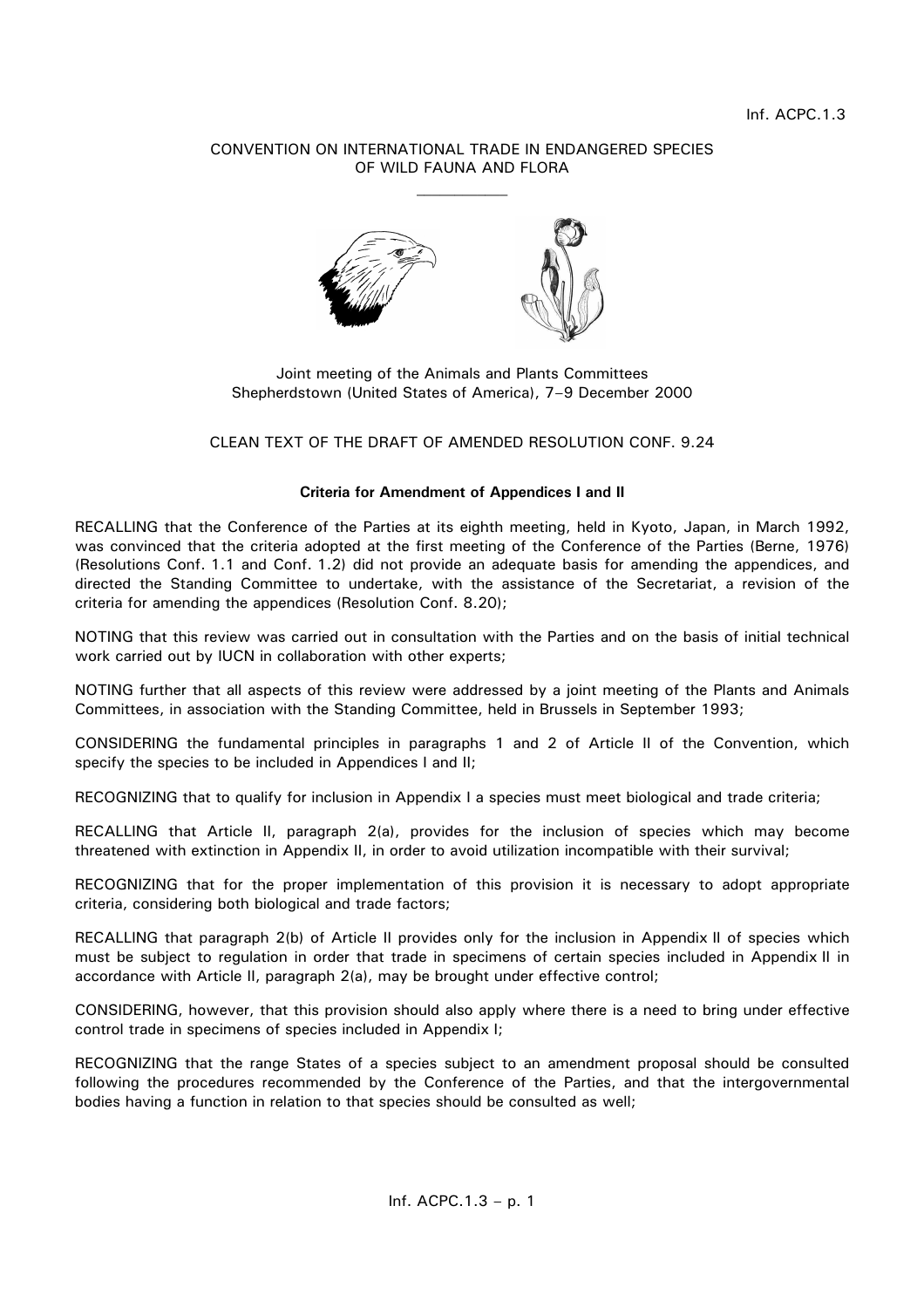NOTING the competence of certain intergovernmental organizations in relation to the management of marine species;

RECALLING that the international trade in all wild fauna and flora is under the purview of the Convention;

EMPHASIZING the importance of Resolution Conf. 3.4, adopted at the third meeting of the Conference of the Parties (New Delhi, 1981), regarding the need to provide to developing countries technical assistance in matters relating to the Convention;

RECOGNIZING that by virtue of the precautionary principle, in cases of uncertainty, the Parties shall act in the best interest of the conservation of the species when considering proposals for amendment of Appendices I and II;

## THE CONFERENCE OF THE PARTIES TO THE CONVENTION

ADOPTS the following Annexes as an integral part of this Resolution:

- Annex 1: Biological criteria for Appendix I;
- Annex 2a: Criteria for the inclusion of species in Appendix II in accordance with Article II, paragraph 2(a);
- Annex 2b: Criteria for the inclusion of species in Appendix II in accordance with Article II, paragraph 2(b);
- Annex 3: Special cases;
- Annex 4: Precautionary measures;
- Annex 5: Definitions, notes and guidelines; and
- Annex 6: Format for proposals to amend the appendices;

RESOLVES that when considering any proposal to amend Appendix I or II the Parties shall apply the precautionary principle so that scientific uncertainty should not be used as a reason for failing to act in the best interest of the conservation of the species;

RESOLVES that, when considering proposals to amend Appendices I and II, the following applies:

- a) any species that is or may be affected by trade should be included in Appendix I if it meets at least one of the biological criteria listed in Annex 1;
- b) a species "is or may be affected by trade" if:
	- i) it is known to be in international trade, and that trade has a detrimental impact on the status of the species; or
	- ii) it is probably in international trade, although conclusive evidence is lacking, and that trade has a detrimental impact on the status of the species; or
	- iii) there is a potential international demand, and any international trade would have a detrimental impact on the status of the species; or
	- iv) it would probably enter international trade, with a detrimental impact on the status of the species, were it not subject to Appendix-I controls;
- c) any species that meets the criteria for inclusion in Appendix II listed in Annex 2a should be included in Appendix II in accordance with Article II, paragraph 2(a);
- d) species should be included in Appendix II under the provisions of Article II, paragraph 2(b), if they satisfy the criteria listed in Annex 2b;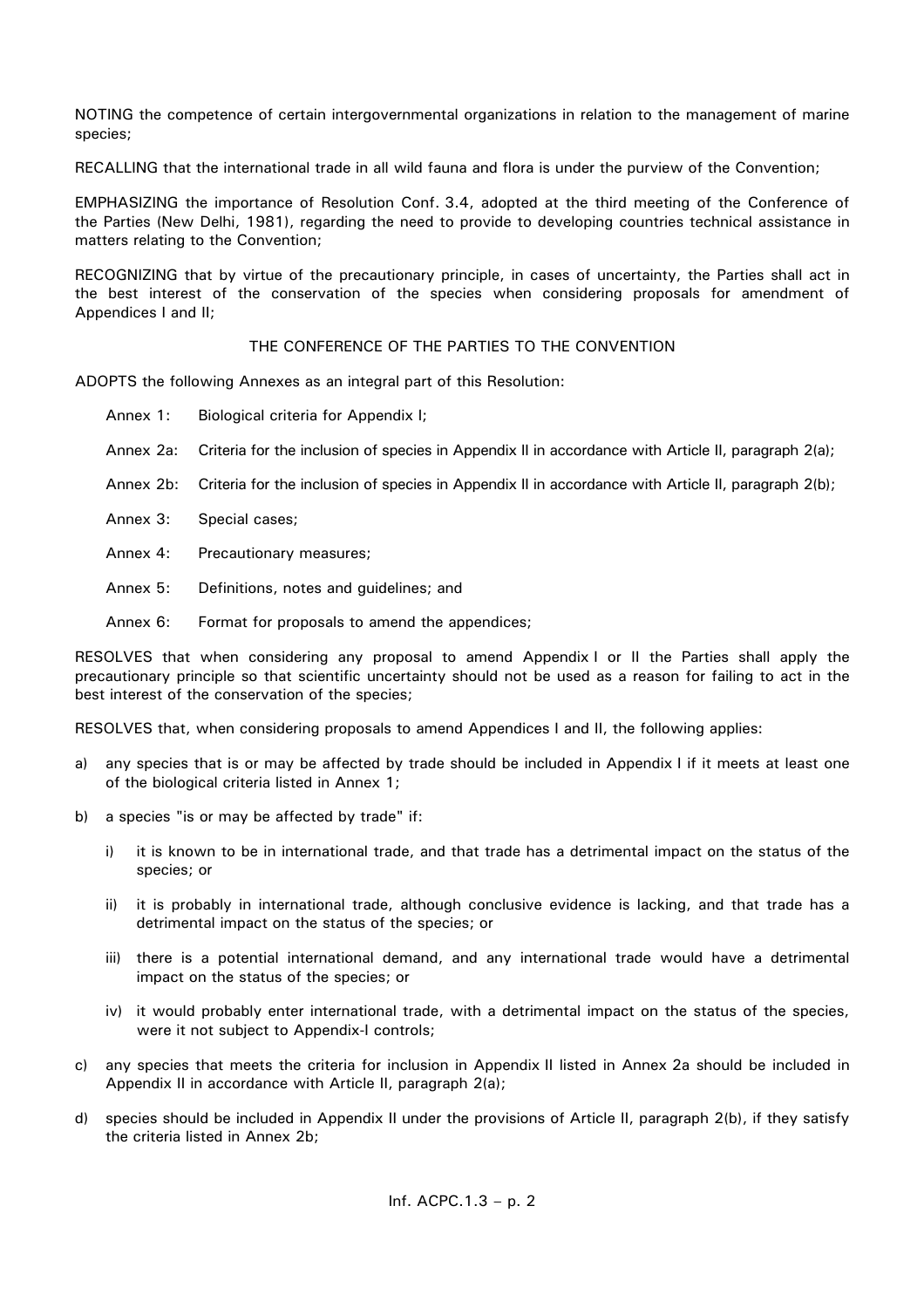- e) species should be included in more than one appendix at the same time, and higher taxa should be included in the appendices, only if the species or higher taxa concerned satisfy the relevant criteria listed in Annex 3;
- f) species of which all specimens in trade have been bred in captivity or artificially propagated should not be included in the appendices if there is no probability of trade taking place in specimens of wild origin;
- g) any species included in Appendix I for which sufficient data are available to demonstrate that it does not meet the criteria listed in Annex 1 should be transferred to Appendix II only in accordance with the relevant precautionary measures listed in Annex 4;
- h) any species included in Appendix II in accordance with Article II, paragraph 2(a), that does not meet the criteria listed in Annex 2a should be deleted only in accordance with the relevant precautionary measures listed in Annex 4; and species included in accordance with Article II, paragraph 2(b), because they look like the species subject to the deletion, or for a related reason, should also be deleted only in accordance with the relevant precautionary measures; and
- i) the views, if any, of intergovernmental organizations with competence for the management of the species concerned should be taken into account;

RESOLVES that proposals to amend Appendices I and II should be based on the best information available and presented in the format in Annex 6, unless otherwise justified;

RESOLVES that Parties should avoid the inclusion in Appendix II of species that are in international trade, but managed in such a manner that there is a negligible risk that, in the near future, the species will qualify for inclusion in Appendix II under the provisions of Annex 2a to this Resolution;

RESOLVES/RECOMMENDS that a species should normally not be included in Appendices I or II when the risk of a detrimental increase in trade as a result of the listing is considered to outweigh the conservation benefit of the listing;

RESOLVES that species subject to review under the provisions of Resolution Conf. 8.9 (Rev.) should not normally be transferred to Appendix I, or being subjected to a zero quota established by the Conference of the Parties:

- a) until the completion of the review process has demonstrated that there is a need to do so; or
- b) unless the proponent demonstrates why the procedures outlined in Resolution Conf. 8.9 (Rev.) are not sufficient and an Appendix-I listing is warranted;

RESOLVES that annotations to proposals to amend Appendix I or Appendix II should be made in accordance with the applicable Resolutions of the Conference of the Parties;

ENCOURAGES Parties, when sufficient and relevant biological data are available, to include a discussion of appropriate quantitative analysis in the supporting statement of an amendment proposal;

RESOLVES that, to monitor the effectiveness of protection offered by the Convention, the status of species included in Appendices I and II should be regularly reviewed by the range States and proponents, in collaboration with the Animals Committee or the Plants Committee, subject to the availability of funds;

URGES Parties and co-operating organizations to provide financial and technical assistance, when requested, in the preparation of proposals to amend the appendices, the development of management programmes, and the review of the effectiveness of the inclusion of species in the appendices. Parties should be open to using other available international mechanisms and instruments for these purposes in the broader context of biodiversity; and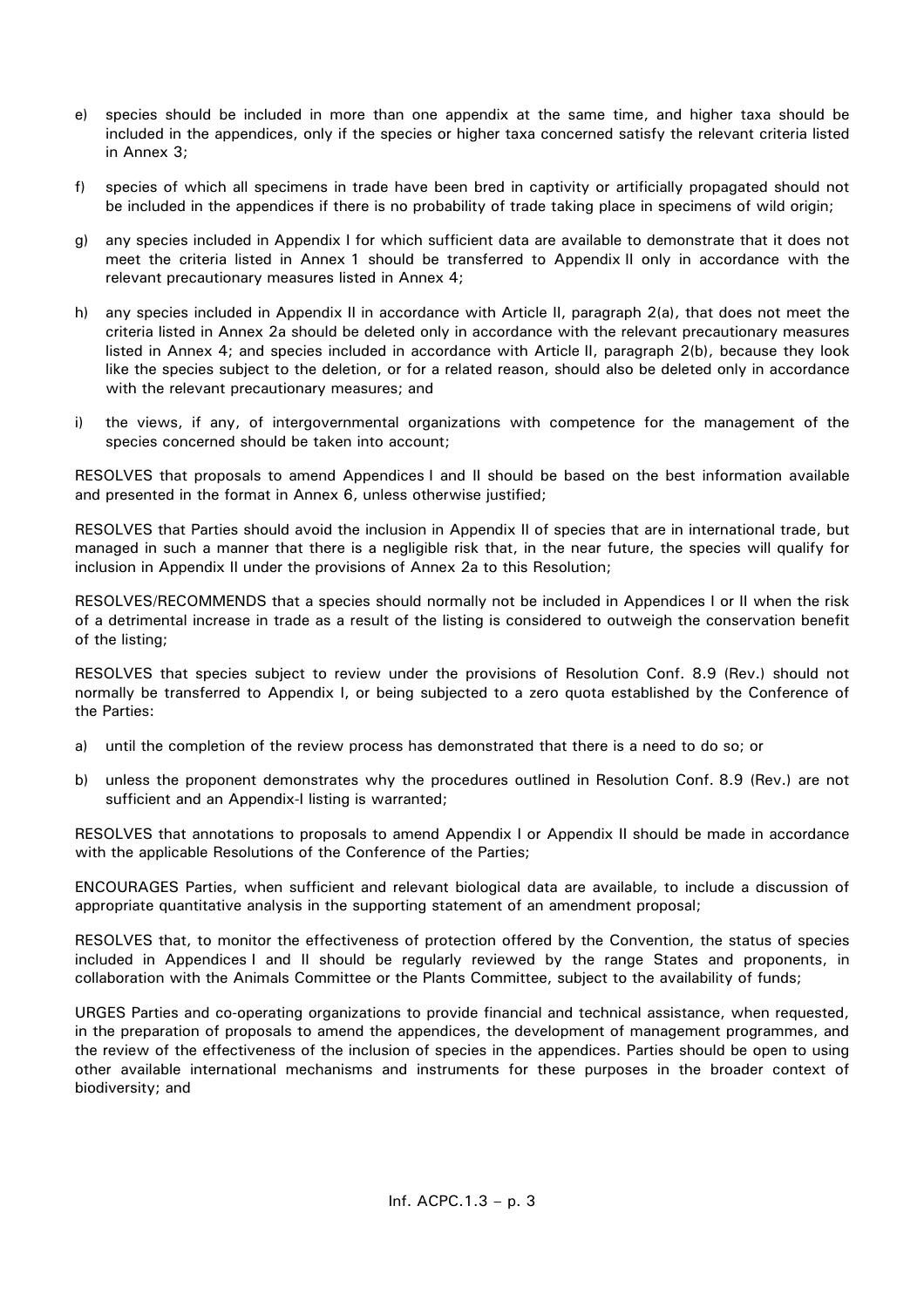REPEALS the Resolutions listed hereunder:

- a) Resolution Conf. 1.1 (Berne, 1976) Criteria for the Addition of Species and Other Taxa to Appendices I and II and for the Transfer of Species and Other Taxa from Appendix II to Appendix I;
- b) Resolution Conf. 1.2 (Berne, 1976) Criteria for the Deletion of Species and Other Taxa from Appendices I and II;
- c) Resolution Conf. 2.17 (San José, 1979) Format for Proposals to Amend Appendix I or II;
- d) Resolution Conf. 2.19 (San José, 1979) Criteria for Addition of Extremely Rare Species to Appendix I;
- e) Resolution Conf. 2.20 (San José, 1979) The Use of the Subspecies as a Taxonomic Unit in the Appendices;
- f) Resolution Conf. 2.21 (San José, 1979) Species Thought to Be Extinct;
- g) Resolution Conf. 2.22 (San José, 1979) Trade in Feral Species;
- h) Resolution Conf. 2.23 (San José, 1979) Special Criteria for the Deletion of Species and Other Taxa Included in Appendix I or II without Application of the Berne Criteria for Addition;
- i) Resolution Conf. 3.20 (New Delhi, 1981) Ten-year Review of the Appendices;
- j) Resolution Conf. 4.26 (Gaborone, 1983) Ten-year Review of the Appendices;
- k) Resolution Conf. 7.14 (Lausanne, 1989) Special Criteria for the Transfer of Taxa from Appendix I to Appendix II; and
- l) Resolution Conf. 8.20 (Kyoto, 1992) Development of New Criteria for Amendment of the Appendices.

#### **Annex 1**

#### Biological Criteria for Appendix I

The following criteria must be read in conjunction with the definitions, notes and guidelines listed in Annex 5.

A species is considered to be threatened with extinction if it meets, or is likely to meet, **at least one** of the following criteria.

- A. The wild population has a restricted area of distribution and is characterized by **at least one** of the following:
	- i) fragmentation or occurrence at very few locations; or
	- ii) large fluctuations in the area of distribution or the number of sub-populations; or
	- iii) a high vulnerability due to the species' biology or behaviour (including migration); or
	- iv) an observed, inferred or projected decrease in any one of the following:
		- the area of distribution; or
		- the number of sub-populations; or
		- the number of individuals; or
		- the area or quality of habitat; or
		- reproductive potential; or
		- recruitment/reproductive success or reproductive potential.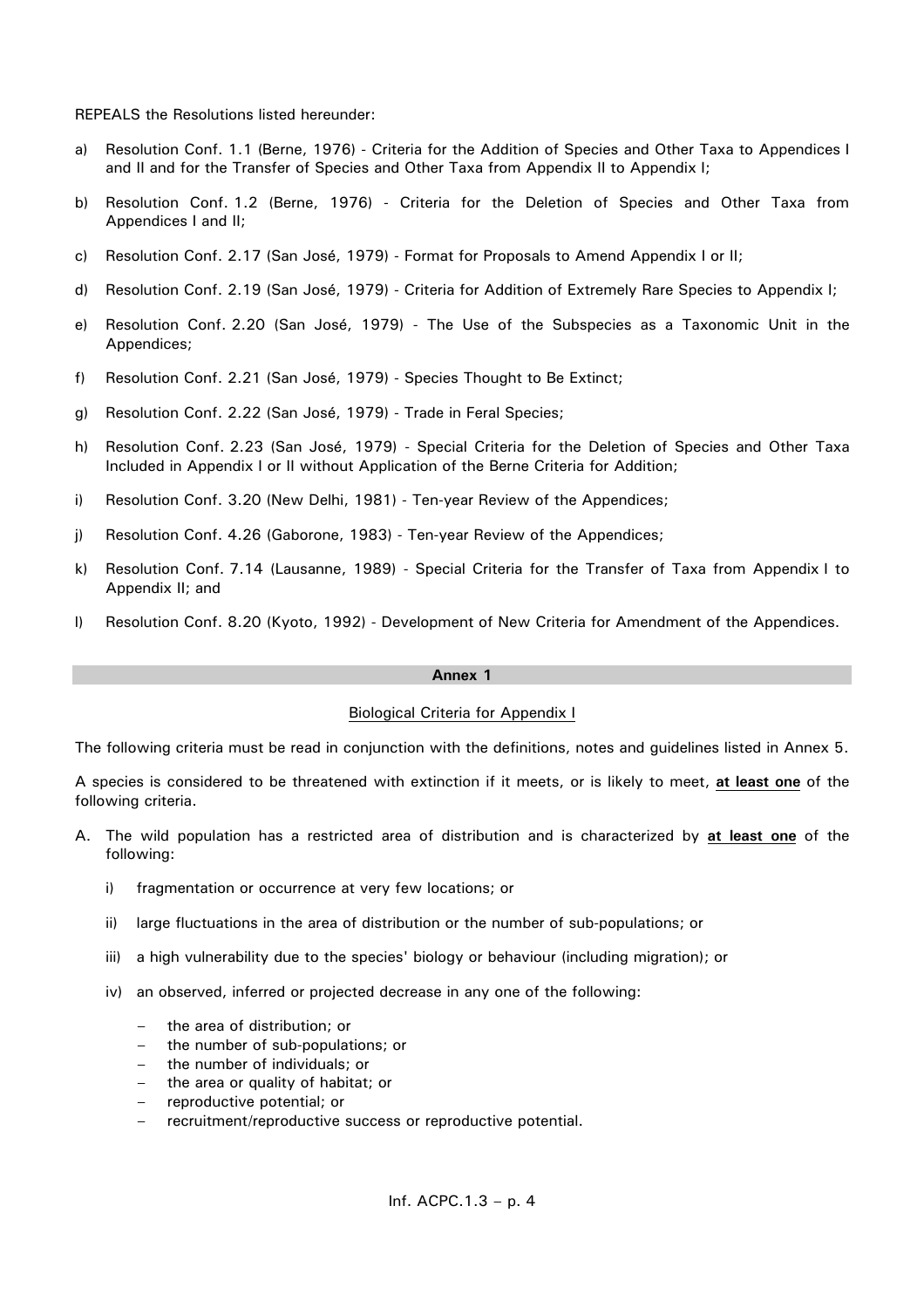- B. The wild population is small, and is characterized by **at least one** of the following:
	- i) each sub-population being very small; or
	- ii) a majority of mature individuals, during one or more life-history phases, being concentrated in one sub-population; or
	- iii) large short-term fluctuations in the number of mature individuals; or
	- iv) a high vulnerability due to the species' biology or behaviour (including migration).
- C. A marked decline in the number of individuals in the wild, which has been either:
	- i) observed as ongoing or as having occurred in the past (but with a potential to resume); or
	- ii) inferred or projected on the basis of any one of the following:
		- a decrease in area or quality of habitat; or
		- levels or patterns of exploitation; or
		- threats from extrinsic factors such as the effects of pathogens, competitors, parasites, predators, hybridization, introduced species and the effects of toxins and pollutants; or
		- decreasing reproductive potential; or
		- decreasing recruitment/reproductive success or reproductive potential.

### **Annex 2a**

## Criteria for the Inclusion of Species in Appendix II in Accordance with Article II, Paragraph 2(a)

The following criteria must be read in conjunction with the definitions, notes and guidelines listed in Annex 5.

A species should be included in Appendix II when, on the basis of available information on the status and trends of the wild population(s), any of the following criteria is met:

- A. It is known or can be projected that unless the international trade in the species is subject to strict regulation, it is likely to satisfy one or more of the biological criteria for inclusion in Appendix I in the near future; or
- B. It is known or can be projected that strict regulation of international trade is required to ensure that harvests of specimens from the wild for international trade do not negatively influence the status of the wild populations to such a degree that criterion A above would apply; or
- C. An Appendix-II listing will enable any Party, in particular range States of the species, to limit use of the species to a level that can be maintained in perpetuity, and for which international co-operation is necessary.

#### **Annex 2b**

## Criteria for the Inclusion of Species in Appendix II in Accordance with Article II, Paragraph 2(b)

Species should be included in Appendix II in accordance with Article II, paragraph 2(b), if they satisfy the following criterion.

A. The specimens of a species in the form in which they are traded resemble specimens of a species included in Appendix II under the provisions of Article II, paragraph 2(a), or in Appendix I, for which the proponent has demonstrated that a non-expert, using basic identification materials, is unlikely to be able to distinguish between them.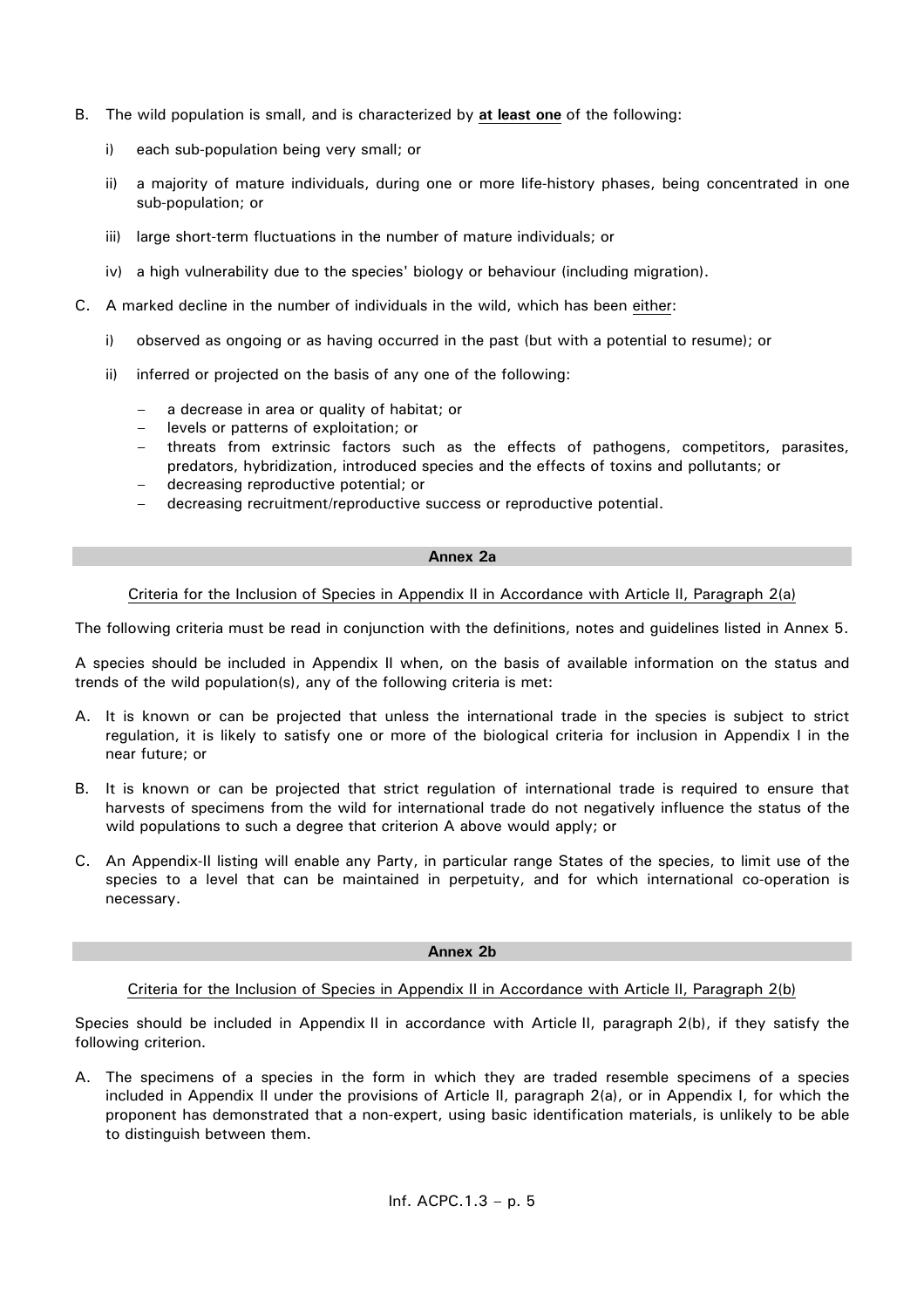## **Annex 3**

## Special Cases

## Split-Listing

Listing of a species in more than one appendix should be avoided unless it relates to the down-listing of a population from Appendix I to Appendix II in accordance with the precautionary measures contained in paragraph A of Annex 4 to this Resolution.

When split-listing does occur, this should generally be on the basis of national or continental populations, and should not result in some populations being outside the Appendices.

For species outside the jurisdiction of any State, listing in the appendices should use the terms used in other relevant international agreements, if any, to define the population. If no such international agreement exists, then the appendices should define the population by region or by geographic co-ordinates.

Taxonomic names below the species level should not be used in the appendices unless the taxon in question is highly distinctive and the use of the name would not give rise to enforcement problems.

## Higher Taxa

If all species of a higher taxon are included in Appendix I or II, they should be included under the name of the higher taxon. If some species in a higher taxon are included in Appendix I or II and all the rest in the other appendix, the latter species should be included under the name of the higher taxon, with an appropriate annotation.

### **Annex 4**

## Precautionary Measures

- A. 1. No species listed in Appendix I shall be removed from the appendices unless it has been first transferred to Appendix II, with monitoring of any impact of trade on the species for at least two intervals between meetings of the Conference of the Parties.
	- 2. Species included in Appendix I should only be considered for transfer to Appendix II if they do not satisfy the relevant criteria in Annex 1. Even if such species do not satisfy the relevant criteria in Annex 1, they should be retained in Appendix I unless they satisfy one of the following criteria:
		- a) the species is not in demand for international trade, nor is its transfer to Appendix II likely to stimulate trade in, or cause enforcement problems for, any other species included in Appendix I; or
		- b) the species is likely to be in demand for trade, but its management is such that the Conference of the Parties is satisfied with:
			- i) implementation by the range States of the requirements of the Convention, in particular Article IV; and
			- ii) appropriate enforcement controls and compliance with the requirements of the Convention; or
		- c) an integral part of the amendment proposal is an export quota approved by the Conference of the Parties, based on management measures described in the supporting statement of the amendment proposal, provided that effective enforcement controls are in place; or
		- d) an integral part of the amendment proposal is an export quota approved by the Conference of the Parties for a specified period of time, based on management measures described in the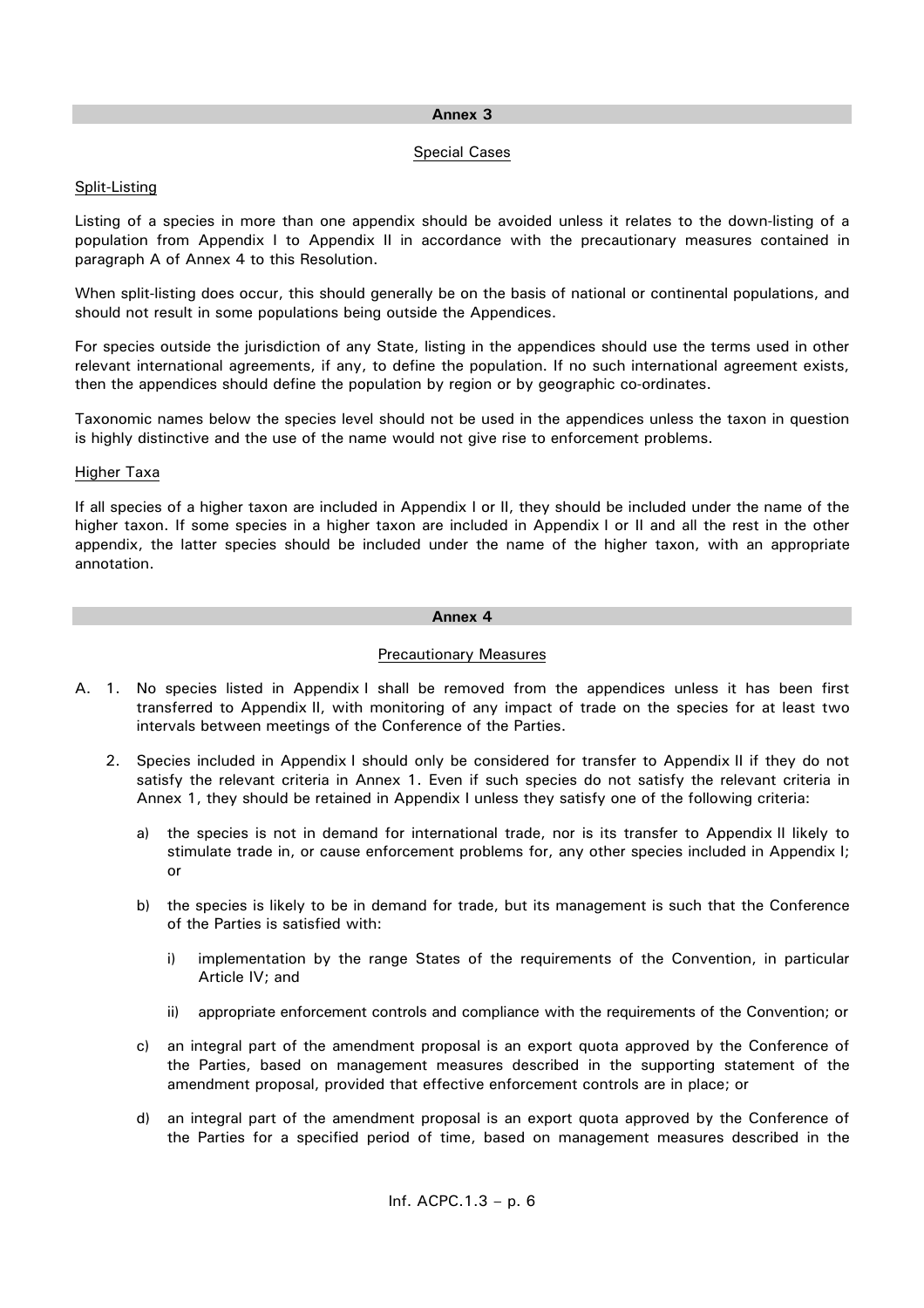supporting statement of the amendment proposal, provided that effective enforcement controls are in place; or

- e) a ranching proposal is submitted consistent with the applicable Resolutions of the Conference of the Parties and is approved.
- 3. No proposal for transfer of a species from Appendix I to Appendix II shall be considered from a Party that has entered a reservation for the species in question, unless that Party agrees to remove the reservation within 90 days of the adoption of the amendment.
- 4. A species should be deleted from Appendix II when it no longer qualifies under the provisions of Annexes 2a and 2b of this Resolution and therefore implementation of the provisions of Article IV of the Convention is no longer required.
- B. The following review procedures shall apply when a species is transferred to Appendix II pursuant to paragraphs A2c and A2d above.
	- 1. Where the Plants Committee, the Animals Committee or a Party becomes aware of problems in compliance with the management measures and export quotas of another Party, the Secretariat shall be informed and, if the Secretariat fails to resolve the matter satisfactorily, it shall inform the Standing Committee which may, after consultation with the Party concerned, recommend to all Parties that they suspend trade with that Party in specimens of CITES-listed species, and/or request the Depositary Government to prepare a proposal to transfer the population back to Appendix I.
	- 2. If, on review of a quota and its supporting management measures, the Animals or Plants Committee encounters any problems with compliance or potential detriment to a species, the relevant Committee shall request the Depositary Government to prepare a proposal for appropriate remedial action.
- C. If the proponent Party wishes to renew, amend or delete a quota established pursuant to paragraph A2d above, it shall submit an appropriate proposal for consideration at the next meeting of the Conference of the Parties. In anticipation of there being no such proposal submitted, the Depositary Government shall submit a proposal for consideration at the next meeting of the Conference of the Parties to impose a zero quota.
- D. Species that are regarded as possibly extinct should not be deleted from Appendix I if they may be affected by trade in the event of their rediscovery; these species should be annotated in the appendices as "p.e." (i.e. possibly extinct).

## **Annex 5**

## Definitions, Notes and Guidelines

## Area of distribution

Area of distribution is defined as the area contained within the shortest continuous imaginary boundary which can be drawn to encompass all the known, inferred or projected sites of occurrence, excluding cases of vagrancy (though inferring and projecting area of occurrence should be undertaken carefully, and in a precautionary manner). The area within the imaginary boundary should, however, exclude significant areas where the species does not occur, and so in defining area of distribution, account should be taken of discontinuities or disjunctions in the spatial distribution of species. For migratory species, the area of distribution is the smallest area essential at any stage for the survival of that species (e.g. colonial nesting sites, feeding sites for migratory taxa, etc.). For some species in trade where data exist to make an estimate, a figure of less than 10,000 km<sup>2</sup> has been found to be an appropriate guideline (not a threshold) of what constitutes a restricted area of distribution. However, this figure is presented only as an example, since it is impossible to give numerical values that are applicable to all taxa. There will be many cases where this numerical guideline does not apply.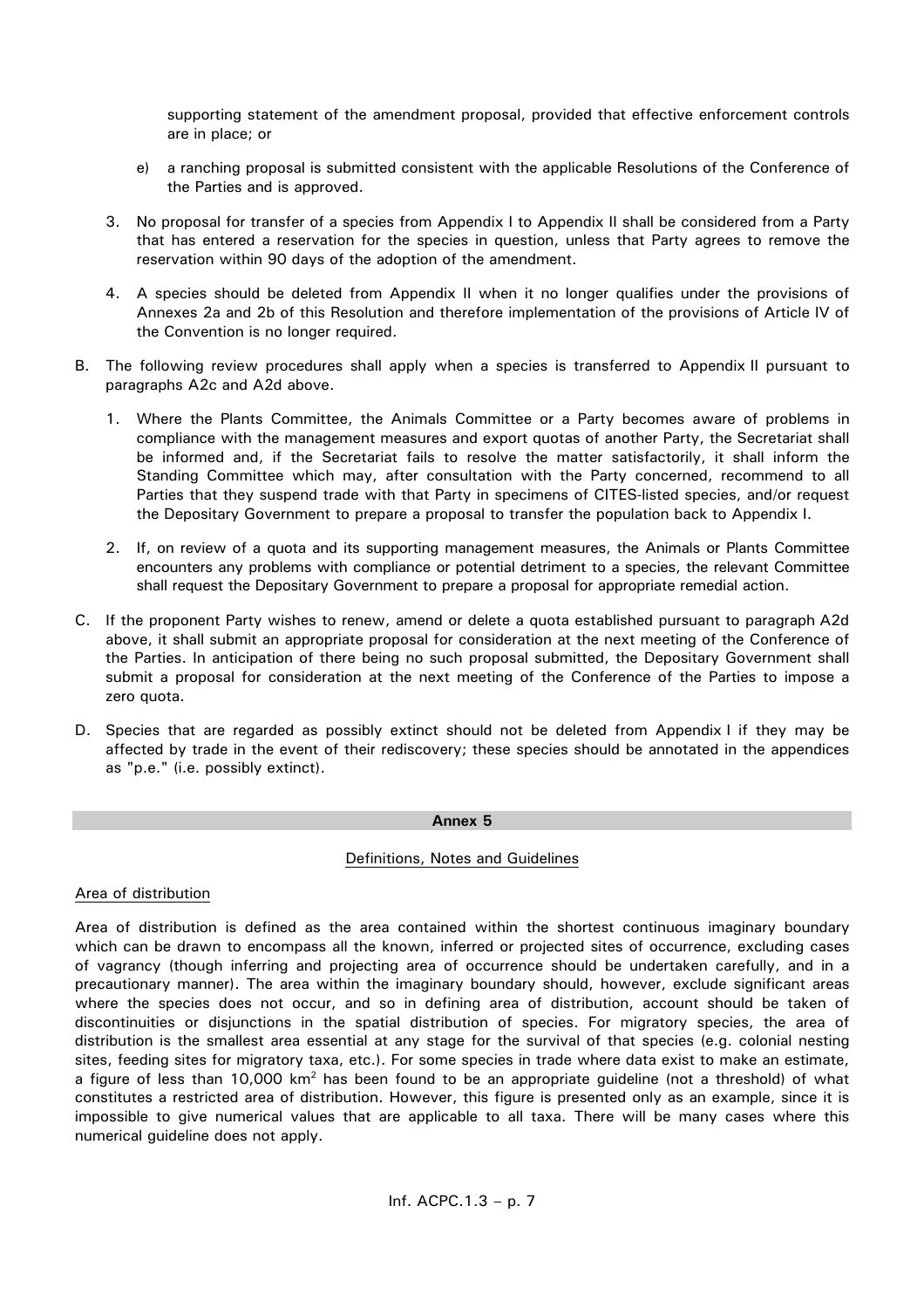## Decline

A decline is a reduction in the number of individuals, or a decrease of the area of distribution, the causes of which are either not known or not adequately controlled. It need not necessarily still be continuing. Natural fluctuations will not normally count as part of a decline, but an observed decline should not be considered part of a natural fluctuation unless there is evidence for this. A decline that is the result of a harvesting programme that reduces the population to a planned level, not detrimental to the survival of the species, is not covered by the term "decline". For some species in trade where data exist to make an estimate, a decrease of 50% or more in total within 5 years or two generations, whichever is the longer, has been found to be an appropriate guideline (not a threshold) of what constitutes a decline. A guideline (not a threshold) of what constitutes a decline in a small wild population could be 20% or more in total within ten years or three generations, whichever is the longer. However, both these figures are presented only as examples, since it is impossible to give numerical values that are applicable to all taxa. There will be many cases where these numerical guidelines do not apply.

## Extended period

The meaning of the term extended period will vary according to the biological characteristics of the species. Selection of the period will depend upon the observed pattern of natural fluctuations in the abundance of the species and on whether the number of specimens removed from the wild is consistent with a sustainable harvesting programme that is based on these natural fluctuations.

## Fragmentation

Fragmentation refers to the case where most individuals within a taxon are found in small and relatively isolated sub-populations, which increases the probability that these small sub-populations will become extinct and the opportunities for re-establishment are limited. For some species in trade where data exist to make an estimate, an area of distribution of 500 km<sup>2</sup> or less for each subpopulation has been found to be an appropriate guideline (not a threshold) of what constitutes fragmentation. However, this figure is presented only as an example, since it is impossible to give numerical values that are applicable to all taxa. There will be many cases where this numerical guideline does not apply.

## Generation

Generation is measured as the average age of parents in the population; except in the case of species that breed only once a lifetime, this will always be longer than the age at maturity.

## Large fluctuations

Large fluctuations occur in a number of species where the population size or area of distribution varies widely, rapidly and frequently, with a variation greater than one order of magnitude. For some species in trade where data exist to make an estimate, a figure of two years or less has been found to be an appropriate guideline (not a threshold) of what constitutes a short-term fluctuation. However, this figure is presented only as an example, since it is impossible to give numerical values that are applicable to all taxa. There will be many cases where this numerical guideline does not apply.

## Population

Population is measured as the total number of individuals of the species (as defined in Article I of the Convention). In the case of species biologically dependent on other species for all or part of their life cycles, biologically appropriate values for the host species should be chosen. For some species in trade where data exist to make an estimate, a figure of less than 5,000 individuals has been found to be an appropriate guideline (not a threshold) of what constitutes a small wild population. However, this figure is presented only as an example, since it is impossible to give numerical values that are applicable to all taxa. There will be many cases where this numerical guideline does not apply.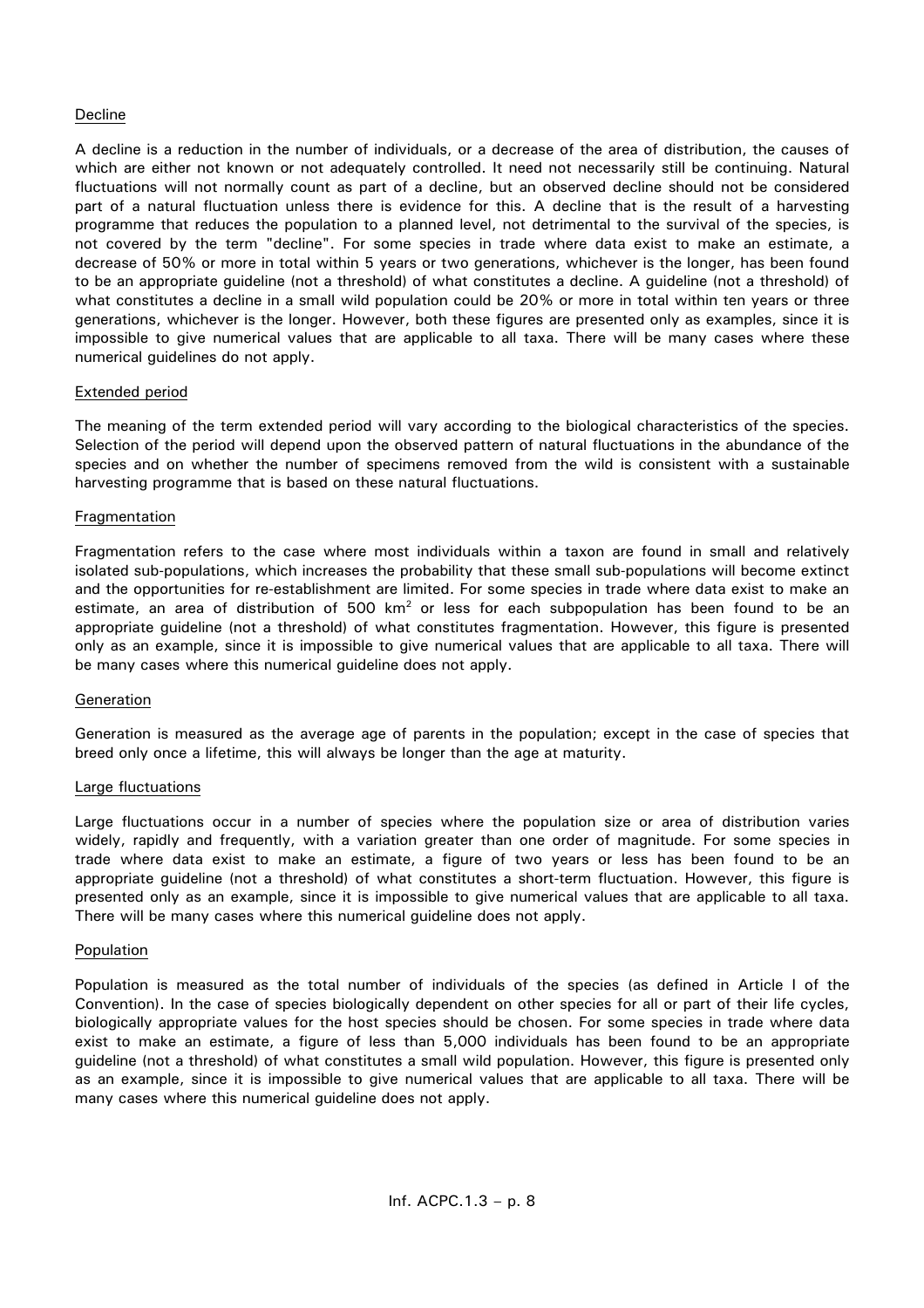## Possibly extinct

A species is presumed extinct when exhaustive surveys in known and/or suspected habitat, and at appropriate times (diurnal, seasonal, annual), throughout its historic range have failed to record an individual. Before a species can be declared possibly extinct, surveys should take place over a time frame appropriate to the species's life cycle and life form.

## Sub-populations

Sub-populations are defined as geographically or otherwise distinct groups in the population between which there is little exchange. For some species in trade where data exist to make an estimate, a figure of less than 500 individuals has been found to be an appropriate guideline (not a threshold) of what constitutes a very small sub-population. However, this figure is presented only as an example, since it is impossible to give numerical values that are applicable to all taxa. There will be many cases where this numerical guideline does not apply.

## Threatened with extinction

Threatened with extinction is defined by Annex 1. The vulnerability of a species to threats of extinction depends on its population demographics, biological characteristics, such as body size, trophic level, life cycle, breeding structure or social structure requirements for successful reproduction, and vulnerability due to aggregating habits, natural fluctuations in population size (dimensions of time and magnitude), residency/migratory patterns. This makes it impossible to give numerical values for population size or area of distribution that are applicable to all taxa.

## **Annex 6**

# Format for proposals to amend the Appendices

The following provides information and instructions for the submission of a proposal to amend the appendices and the appropriate supporting statement. Proponents should be guided by the need to provide to the Conference of the Parties sufficient information, of sufficient quality and in sufficient detail, to allow it to judge the proposal against the criteria established for the proposed action. Parties are reminded that proposals should normally be limited to 12 pages (exclusive of references cited). This means that the relevant published and unpublished sources of information should be used, although for some species the amount of scientific information will be limited. Where research has been undertaken specifically to obtain information for the proposal, it should be presented in sufficient detail to be assessed by the Parties. Furthermore, this means that it may not be possible to address all elements of the proposal format.

# A. Proposal

The proponent should indicate the specific amendment to the Appendices being proposed and any relevant annotations or qualifications proposed.

- Inclusion in Appendix I. Specify which of the criteria in Annex 1 of the Resolution are satisfied
- Inclusion in Appendix II. Specify which of the criteria in Annex 2 of the Resolution are satisfied
	- in accordance with Article II 2(a)
	- in accordance with Article II  $2(b)$ 
		- for reasons of look-a-like problems (in this case, the name of the similar species already included in the appendices should be given in section C7 Additional Remarks)
		- for other reasons (such as those referred to in Annex 3 to this Resolution)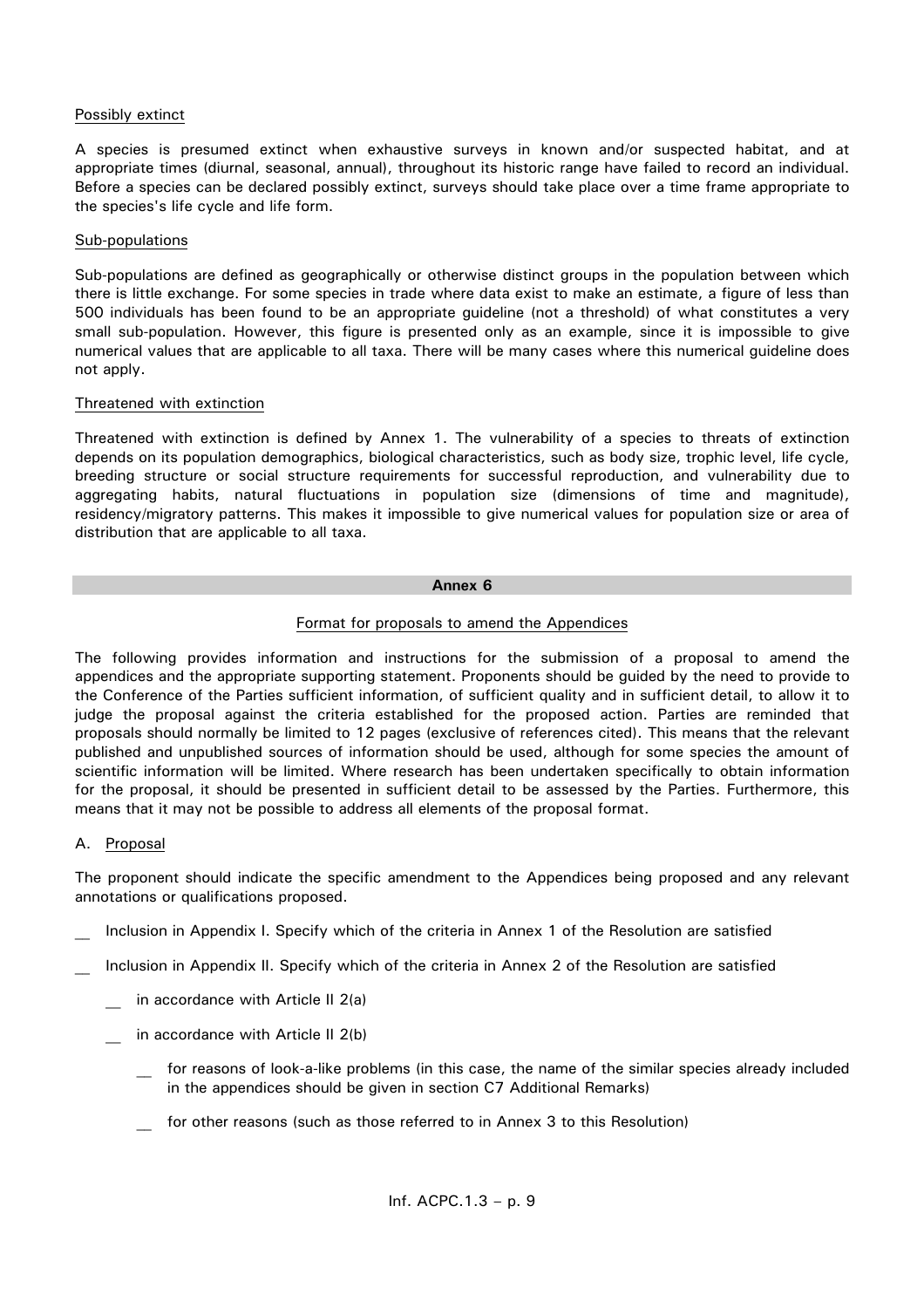- Transfer from Appendix I to Appendix II in accordance with a precautionary measure specified in Annex 4 to this Resolution. Specify which of the criteria in Annex 2 of this Resolution are satisfied; specify why the criteria in Annex 1 of this Resolution are no longer satisfied; specify which of the criteria and factors in Annex 4 of this Resolution are satisfied or implemented
- Deletion from Appendix II. Specify why the criteria in Annex 2 of this Resolution are not satisfied
- Other action (provide explanation)

## Annotations

If a specific substantive annotation to the listing in the Appendices is proposed, the proponent should address:

Whether the proposed annotation is in compliance with Resolution Conf. 11.20; and

The practical intent of the annotation.

B. Proponent

The proponent may only be a Party to the Convention, in accordance with Article XV of the Convention.

## C. Supporting Statement

1. Taxonomy

The proponent should provide sufficient information to allow the Conference of the Parties to identify clearly the taxon that is the subject of the proposal.

- 1.1 Class
- 1.2 Order
- 1.3 Family
- 1.4 Genus, species or subspecies, including author and year

If the species concerned is included in one of the standard lists of names or taxonomic references adopted by the Conference of the Parties, the name provided by that reference should be entered here. If the species concerned is not included in one of the adopted standard references, the proponent should provide references as to the source of the name used.

- 1.5 Scientific synonyms
- 1.6 Common names

The proponent should provide information on other scientific names or synonyms under which the species concerned may be known currently, especially if these names are used in the trade in the species.

1.7 Code numbers

If the species concerned is already included in the appendices, refer to the code numbers in the CITES Identification Manual.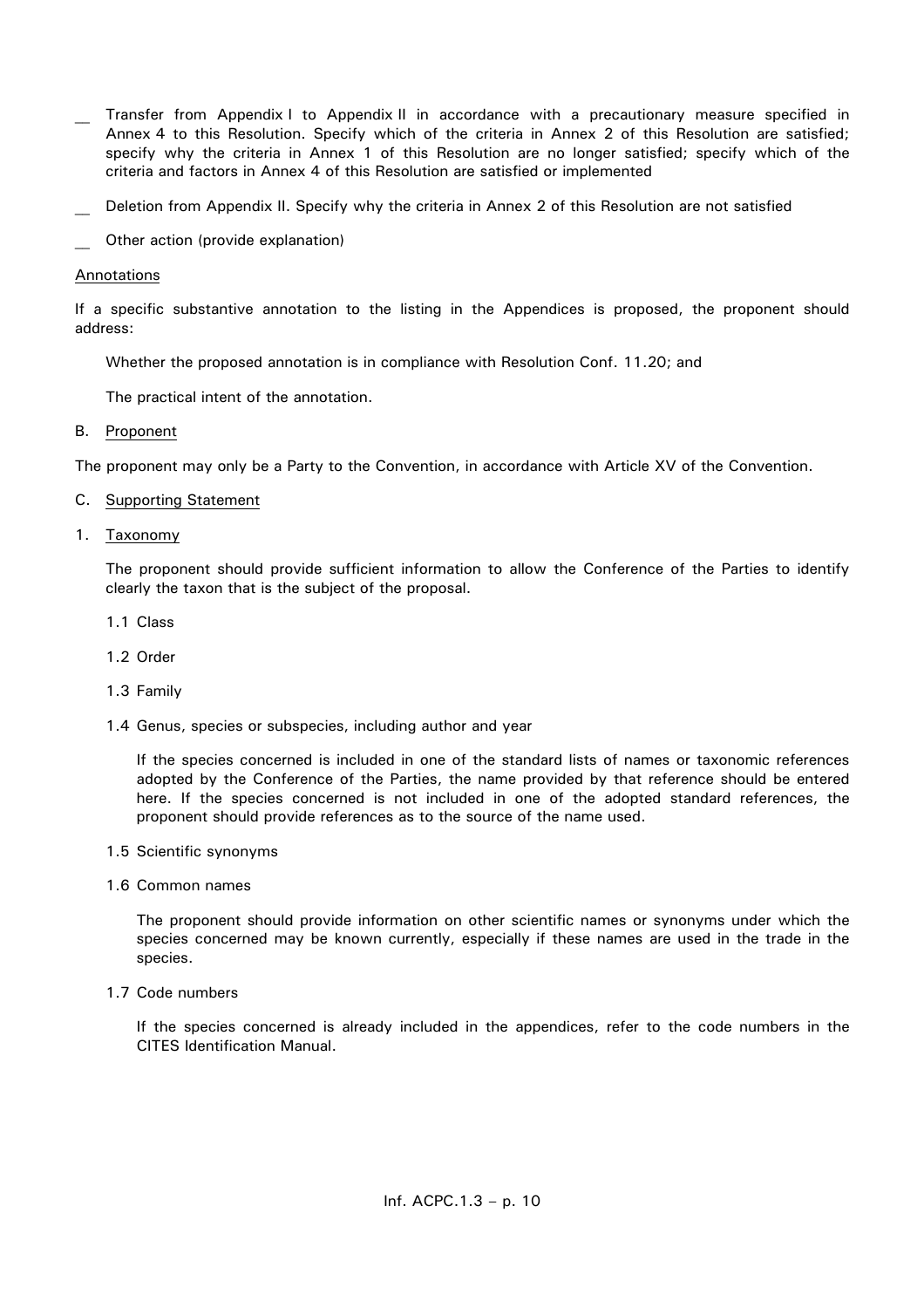## 2. Rationale

## 2.1 Overview

Provide a brief overview of key elements of the proposal. Parties may wish to cite key sections of the supporting statement.

## 2.2 Compliance with the criteria

Provide a brief summary of the relevant criteria in this Resolution and how the taxon complies with those criteria. In the case of a transfer from Appendix I to II, the proponent should address both the Appendix II criteria satisfied and why the Appendix I criteria are no longer satisfied. Parties may wish to cite key sections of the supporting statement.

## 3. Species Overview

The information required in this section is a summary of surveys, literature searches, and relevant studies. The references used must be listed in section 12 of the proposal. It is understood that the quality of the information available will vary a lot, but these instructions indicate the type of information that is required. If the proposal relates to a geographically separate population or subspecies, it should consider the biological species in its entirety for appropriate context, as well as draw attention to any significant parameters relevant to the entity covered by the proposal.

## 3.1 Distribution

Specify the current range of the species. If possible, provide information to indicate whether or not the distribution of the species is continuous and, if it is not, indicate to what degree it is fragmented.

## 3.2 Habitat

Specify the types of habitats occupied by the species and, when relevant, the degree of habitat specificity.

## 3.3 Biological characteristics

Provide a summary of general biological and life history characteristics of the species, particularly those that are relevant to population dynamics or to this proposal (*e.g.,* reproduction, recruitment, survival rate, immigration, emigration, sex ratio, regeneration, reproductive strategies).

3.4 Role of the species in its ecosystem

Give information about the role of this species in its ecosystem, and other relevant ecological information, as well as the potential impact of this proposal on that role.

## 4. Status and trends

This section includes qualitative and quantitative information which allow past and present trends to be evaluated pursuant to the criteria. The sources used must be referenced in section 12. of the proposal. It is understood that the quality of the information available will vary, but these instructions indicate the type of information that is required. If the proposal relates to a geographically separate population or subspecies, it should consider the biological species in its entirety for appropriate context, as well as draw attention to any significant parameters relevant to the entity covered by the proposal. If available, the proposal should include any relevant quantitative analyses, stock assessments, etc. When noting status and trends, the proposal should note whether conclusions are based on observations, inferences, or projections.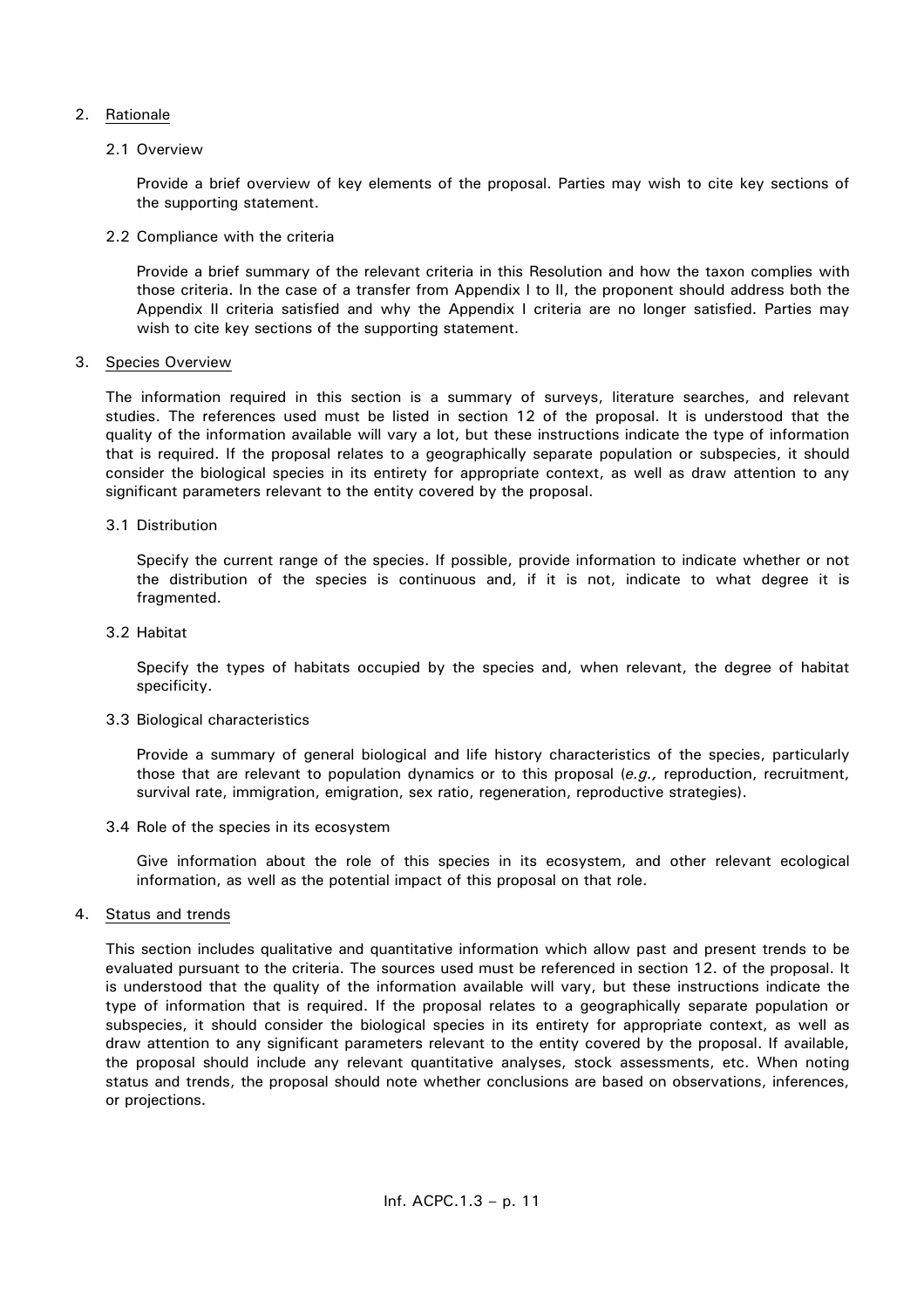## 4.1 Population size

Give an estimate of the current total population or number of individuals, or other indices of population abundance, based on the most recently available data. Where appropriate to the proposal of the criteria used, provide the number of sub-populations, and their estimated sizes.

### 4.2 Population trends

Basic, quantitative information should be provided on current trends in the species's abundance whether the population of the species is increasing, stable or declining, and past trends in the species's abundance, when available. The period over which these trends, if any, have been measured should be indicated. If the species naturally undergoes marked fluctuations in population size, information should be provided to demonstrate that the trend transcends natural fluctuations. If generation-time has been used in estimating the trend, state how the generation-time has been estimated.

#### 4.3 Population structure

Provide basic information on the current structure of the population and any past or current changes over time in that structure (*e.g.*, population demographics, proportion of mature individuals, sex ratio).

### 4.4 Geographic trends

Basic, quantitative information should be provided on current trends in the species's distribution [whether the species' area of distribution is increasing, stable or declining], and past trends in the species's area of distribution, when available. The period over which these trends, if any, have been measured should be indicated. If relevant give data on the degree and periodicity of fluctuations in the area of distribution.

### 4.5 Habitat trends

Give information on the nature, rate and extent of habitat change (*e.g.,* loss, degradation, or modification), noting when applicable the degree of fragmentation and discernable changes in the quality of habitat. Where appropriate, the relationship between habitat and population trends should be described.

## 5. Threats

Specify the nature, intensity and relative importance of threats (e.g. habitat loss and/or degradation; over-exploitation; effects of introduced species, competitors, pathogens, parasites, predators, hybridization, toxins and pollutants; etc.). Discuss in particular the relative importance of exploitation for international trade as a threat to the species in question.

#### 6. Utilization and Trade

## 6.1 National utilization

Specify the types and extent of all uses of the species, indicating trends if possible. Provide details of harvest methods. Indicate the extent to which utilization is from captive-bred, artificially propagated, or wild specimens.

Provide details of any stockpiles known to exist, and the measures that might be taken to dispose of them.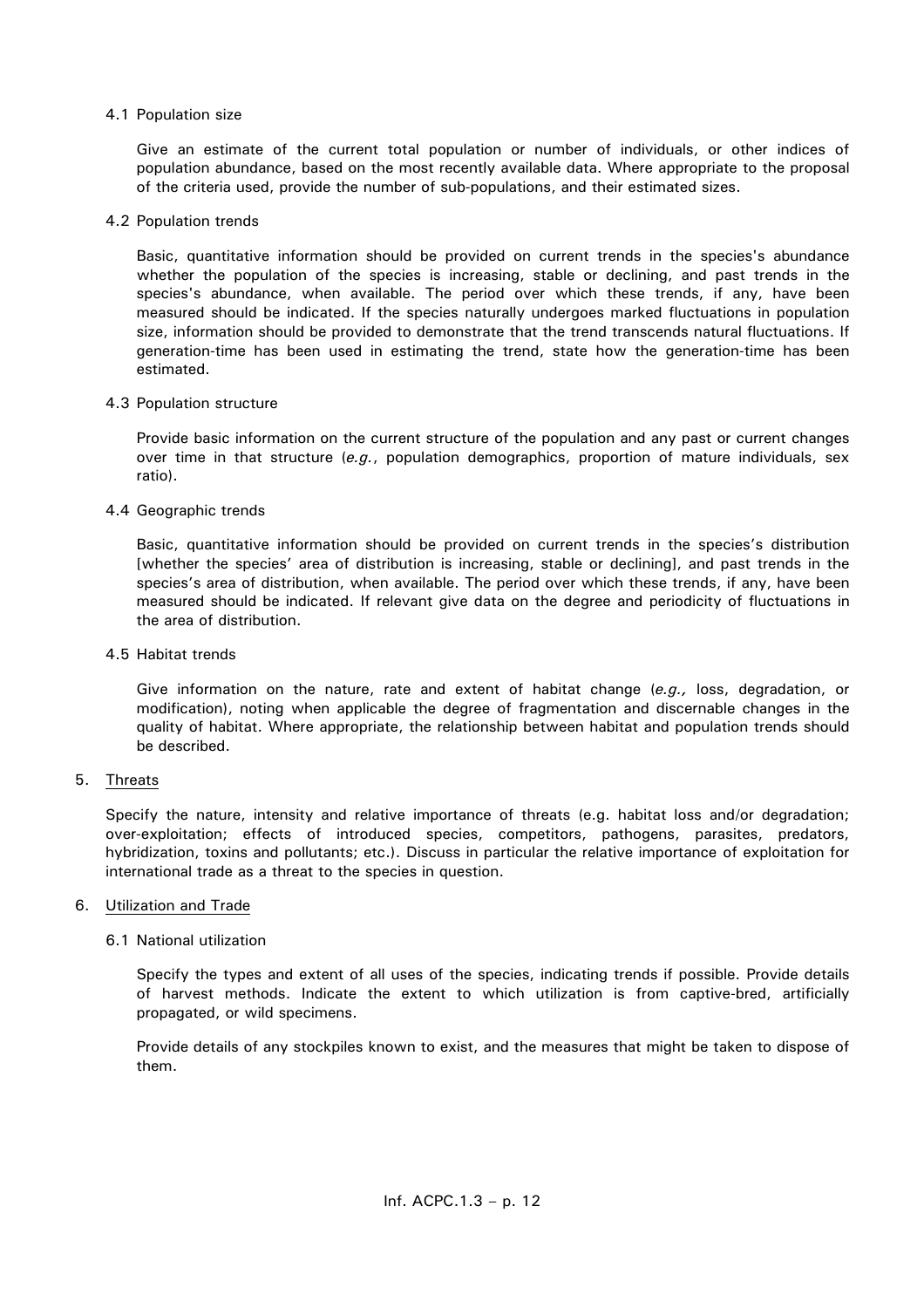## 6.2 Legal trade

Quantify the level of international trade, identifying the source of statistics used (e.g. Customs statistics, CITES annual report data, FAO data, industry reports, etc.). Provide justification for inferences made about trade levels. Provide information about the nature of the trade (e.g. primarily for commercial purposes, primarily live specimens, primarily parts and derivatives, primarily of captive-bred or artificially propagated specimens, etc.) and about how the proposed amendment is expected to affect the nature of the trade. Discuss which parts and derivatives are or will be primarily in trade.

Assess the importance of the offtake and the relationship between national and international trades.

6.3 Illegal trade

To the extent possible, quantify the level of illegal trade, nationally and internationally, and describe its nature. Assess the relative importance of this trade as it relates to legal offtake for national use or legal international trade. Provide information on how the proposed amendment is expected to affect the nature of the trade.

6.4 Actual or potential trade impacts of the proposal

Comment on the actual or potential trade impacts of the proposed amendment on the species in question.

## 7. Legal status

7.1 National

Provide details of legislation relating to the conservation of the species, including its habitat, either specifically (such as endangered species legislation) or generally (such as legislation on wildlife and accompanying regulations). Indicate the nature of legal protection (i.e. is the species totally protected, or whether harvesting is regulated or controlled). Provide an assessment of the effectiveness of this legislation in ensuring the conservation of the species.

Provide similar information relating to legislation governing the management of trade in the species in question. Provide an assessment of the effectiveness of this legislation in controlling illegal trade in the species.

# 7.2 International

Provide details of international instruments relating to the species in question, including the nature of the protection afforded by such instruments. Provide an assessment of the effectiveness of these instruments in ensuring the conservation of the species.

Provide similar information on international instruments relating to the management of trade in the species in question. Provide an assessment of the effectiveness of these instruments in controlling illegal trade in the species.

## 8. Species management

## 8.1 Management measures

Provide details of programs in place in the range States to manage populations of the species in question (e.g. controlled harvest from the wild, captive breeding or artificial propagation, reintroduction, ranching, quota systems, etc.). Include, where appropriate, details such as planned harvest rates, planned population sizes, mechanisms and criteria for the establishment and implementation of quotas, etc.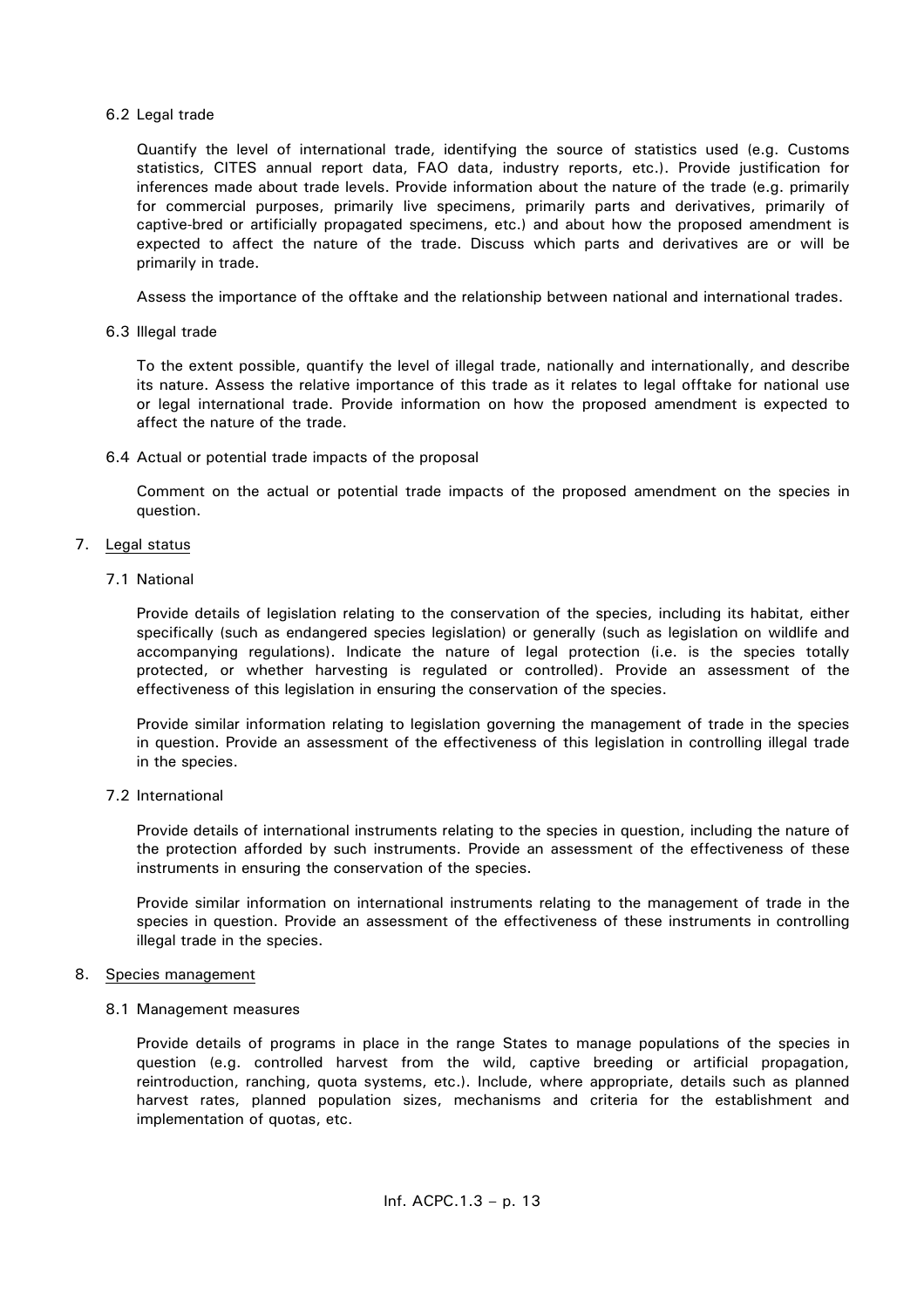Where applicable, provide details of any mechanisms used to ensure a return from utilization of the species in question to conservation and/or management programmes (e.g. pricing schemes, community ownership plans, export tariffs, etc.).

### 8.2 Population monitoring

Provide details of programmes in place to monitor the status of wild populations and the sustainability of offtake from the wild.

### 8.3 Control measures

### 8.3.1 International control measures

Provide information on measures in place, in addition to CITES, to control the movement of specimens of the species in question across international borders. Include information about marking schemes in place, if any.

### 8.3.2 Domestic control measures

Provide information regarding controls in the range States aimed at ensuring a sustainable harvest from the wild of the species in question. Include information on education, compliance and enforcement activities as appropriate and an assessment of the effectiveness of the programmes.

### 8.4 Captive breeding

Where applicable, provide details of commercial captive breeding or artificial propagation operations for the species in question within the country in question, including the size of captive stocks and the production, and the extent to which these operations are either contributing to a conservation programme or meeting a demand that would otherwise be met by specimens from the wild. Discuss any management implications of captive breeding or artificial propagation programs. Also provide information on the extent of captive breeding or artificial propagation outside the country or countries of origin to the extent possible.

### 8.5 Habitat conservation

Provide details of programs in place in the range States to protect the habitat of the species in question, both inside and outside protected areas. Provide details about the nature of the protection offered by the programmes in question.

## 8.6 Safeguards

In the case of downlisting or delisting proposals, or of proposals involving substantive annotations, address any relevant safeguards.

If the proposed amendment is likely to lead to an increase in trade in the species concerned, explain why this would not result in unsustainable trade in similar species.

#### 9. Information on similar species

Give the names of species of which specimens in trade look very similar, state how they may be distinguished, based on the commodities or parts and derivatives most common in trade, and explain whether or not it is reasonable to expect an informed non-expert to be able to make a firm identification. Outline measures that would need to be taken to handle potential difficulties in distinguishing specimens of this species from those of similar species.